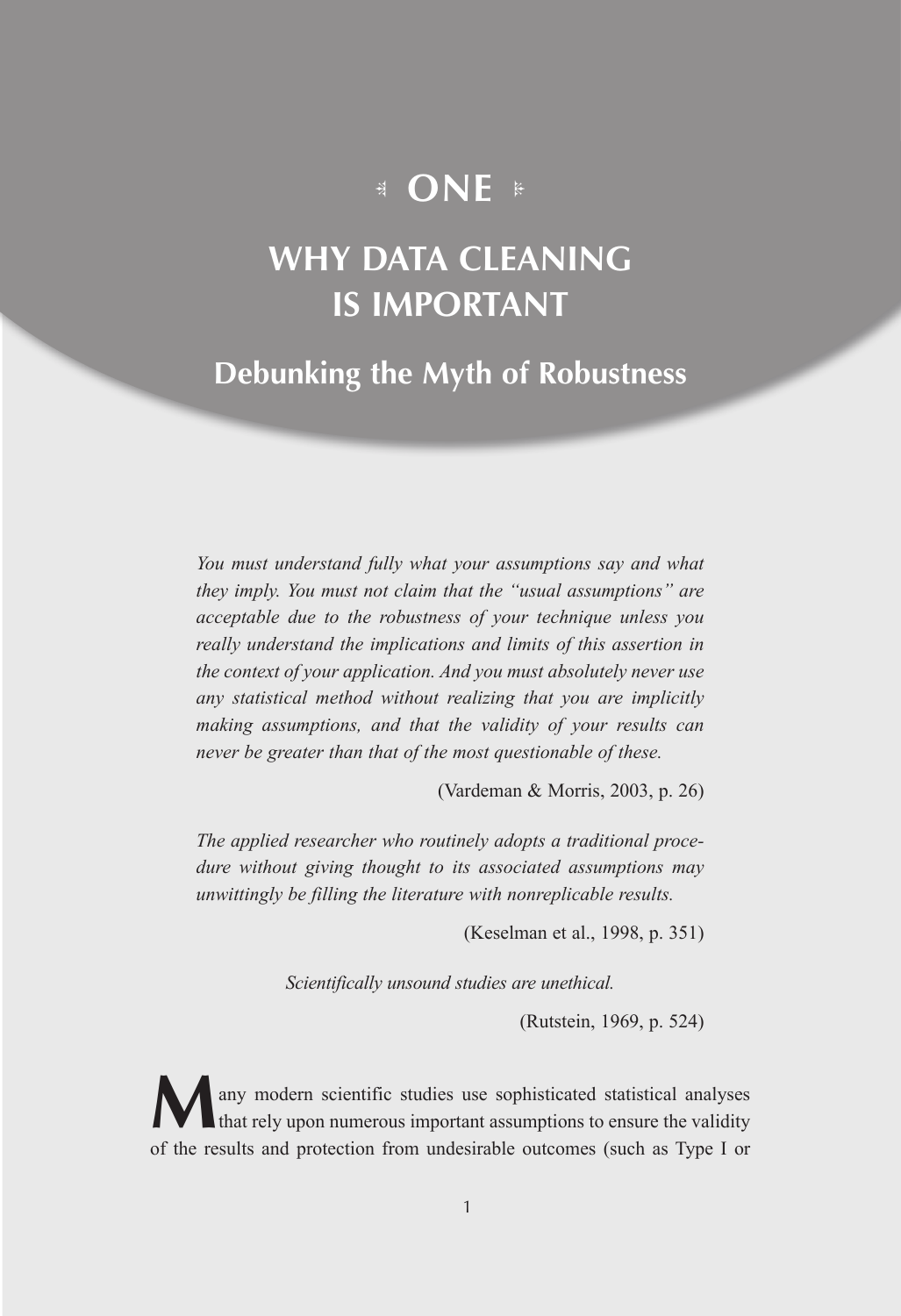Type II errors or substantial misestimation of effects). Yet casual inspection of respected journals in various fields shows a marked absence of discussion of the mundane, basic staples of quantitative methodology such as data cleaning or testing of assumptions. As the quotes above state, this may leave us in a troubling position: not knowing the validity of the quantitative results presented in a large portion of the knowledge base of our field.

My goal in writing this book is to collect, in one place, a systematic overview of what I consider to be *best practices* in data cleaning—things I can demonstrate as making a difference in your data analyses. I seek to change the status quo, the current state of affairs in quantitative research in the social sciences (and beyond).

I think one reason why researchers might not use best practices is a lack of clarity in exactly *how* to implement them. Textbooks seem to skim over important details, leaving many of us either to avoid doing those things or having to spend substantial time figuring out how to implement them effectively. Through clear guidance and real-world examples, I hope to provide researchers with the technical information necessary to successfully and easily perform these tasks.

I think another reason why researchers might not use best practices is the difficulty of changing ingrained habits. It is not easy for us to change the way we do things, especially when we feel we might already be doing a pretty good job. I hope to motivate practice change through demonstrating the benefits of particular practices (or the potential risks of failing to do so) in an accessible, practitioner-oriented format, I hope to reengage students and researchers in the importance of becoming familiar with data *prior* to performing the important analyses that serve to test our most cherished ideas and theories. Attending to these issues will help ensure the validity, generalizability, and replicability of published results, as well as ensure that researchers get the power and effect sizes that are appropriate and reflective of the population they seek to study. In short, I hope to help make our science more valid and useful.

#### **ORIGINS OF DATA CLEANING**

Researchers have discussed the importance of assumptions from the introduction of our early modern statistical tests (e.g., Pearson, 1931; Pearson, 1901; Student, 1908). Even the most recently developed statistical tests are developed in a context of certain important assumptions about the data.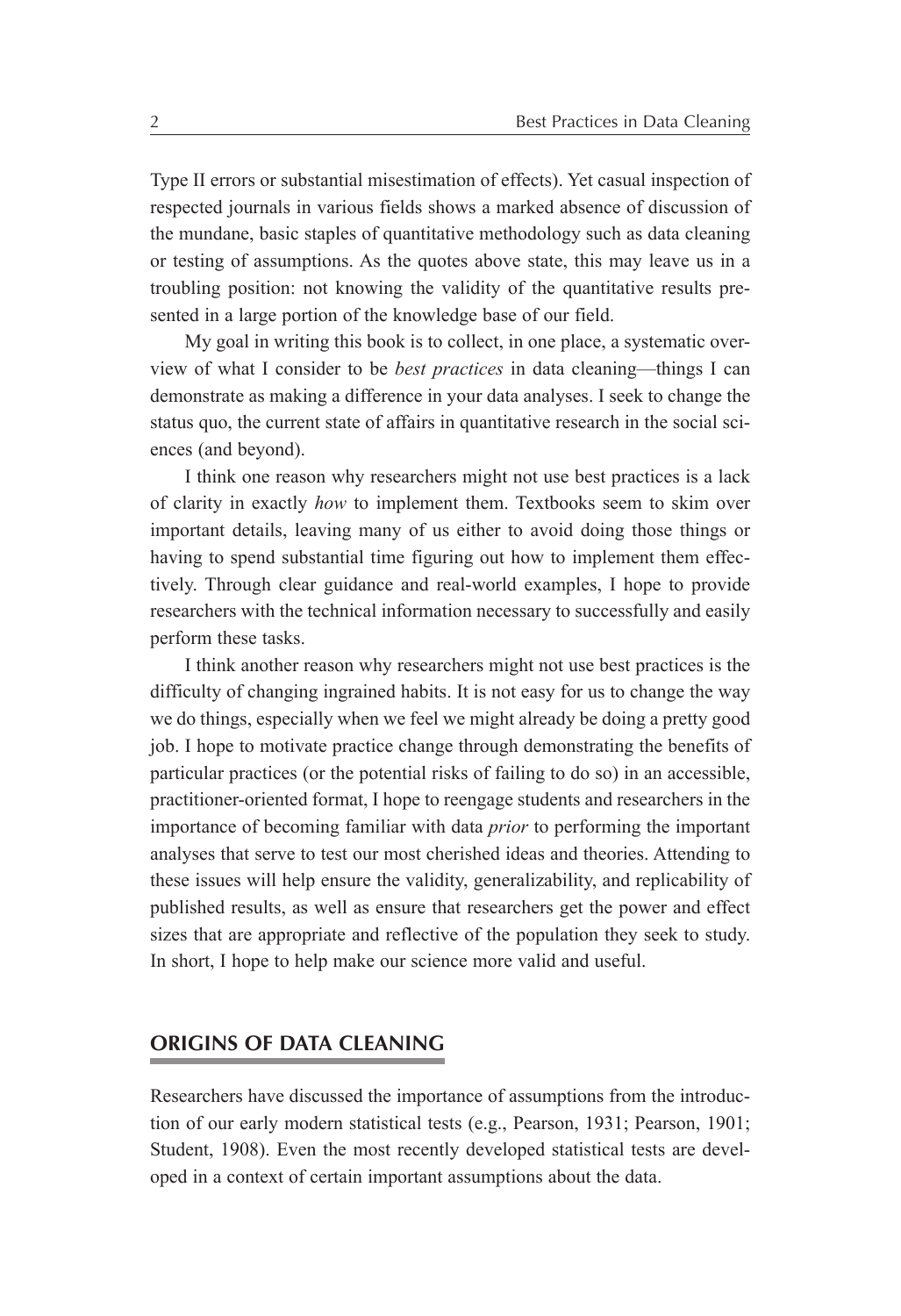Mathematicians and statisticians developing the tests we take for granted today had to make certain explicit assumptions about the data in order to formulate the operations that occur "under the hood" when we perform statistical analyses. A common example is that the data are normally distributed, or that all groups have roughly equal variance. Without these assumptions the formulae and conclusions are not valid.

Early in the 20th century, these assumptions were the focus of much debate and discussion; for example, since data rarely are perfectly normally distributed, how much of a deviation from normality is acceptable? Similarly, it is rare that two groups would have exactly identical variances, so how close to equal is good enough to maintain the goodness of the results?

By the middle of the 20th century, researchers had assembled some evidence that some minimal violations of some assumptions had minimal effects on error rates under certain circumstances—in other words, if your variances are not identical across all groups, but are relatively close, it is probably acceptable to interpret the results of that test despite this technical violation of assumptions. Box (1953) is credited with coining the term *robust* (Boneau, 1960), which usually indicates that violation of an assumption does not substantially influence the Type I error rate of the test. Thus, many authors published studies showing that analyses such as simple one-factor analysis of variance (ANOVA) analyses are "robust" to nonnormality of the populations (Pearson, 1931) and to variance inequality (Box, 1953) when group sizes are equal. This means that they concluded that modest (practical) violations of these assumptions would not increase the probability of Type I errors (although even Pearson, 1931, notes that strong nonnormality can bias results toward increased Type II errors).

Remember, much of this research arose from a debate as to whether even minor (but practically insignificant) deviations from absolute normality or exactly equal variance would bias the results. Today, it seems almost silly to think of researchers worrying if a skew of 0.01 or 0.05 would make results unreliable, but our field, as a science, needed to explore these basic, important questions to understand how our new tools, these analyses, worked.

Despite being relatively narrow in scope (e.g., primarily concerned with Type I error rates) and focused on what then was then the norm (equal sample sizes and relatively simple one-factor ANOVA analyses), these early studies appear to have given social scientists the impression that these basic assumptions are unimportant. Remember, these early studies were exploring, and they were concluding that under certain circumstances minor (again, practically insignificant) deviations from meeting the exact letter of the assumption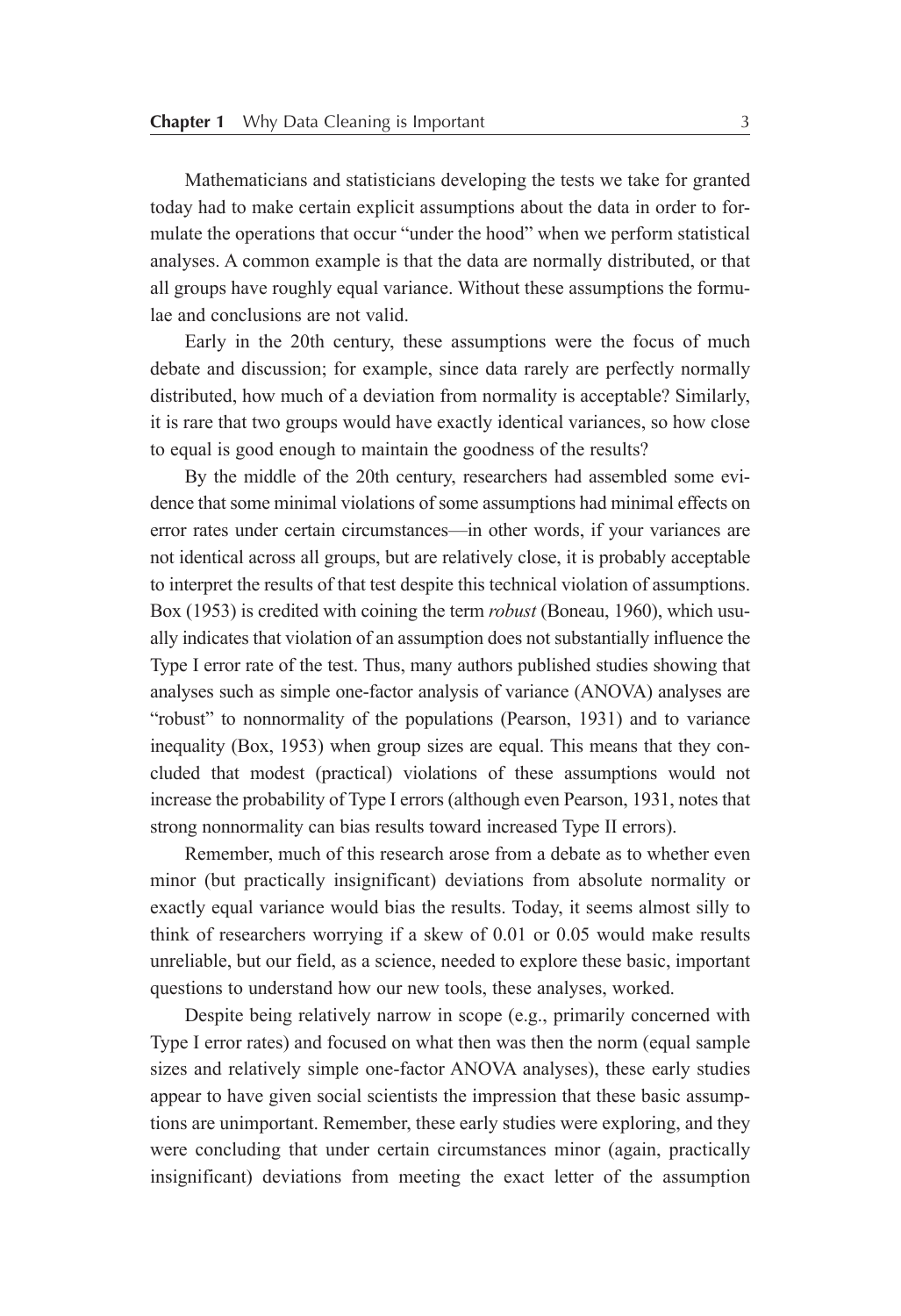(such as exact equality of variances) did not appreciably increase Type I error rates. These early studies do not mean, however, that all analyses are robust to dramatic violations of these assumptions, or to violations of these assumptions without meeting the other conditions (e.g., exactly equal cell sizes).

Despite all our progress, almost all our analyses are founded on important, basic assumptions. Without attending to these foundations, researchers may be unwittingly reporting erroneous or inaccurate results.

Note also that the original conclusion (that Type I error rates were probably not increased dramatically through modest violation of these assumptions under certain specific conditions) is a very specific finding and does not necessarily generalize to broad violations of any assumption under any condition. It is only focused on Type I error rates and does not deal with Type II error rates, as well as misestimation of effect sizes and confidence intervals.

Unfortunately, the latter points seem to have been lost on many modern researchers. Recall that these early researchers on "robustness" were often applied statisticians working in places such as chemical and agricultural companies as well as research labs such as Bell Telephone Labs, not in the social sciences where data may be more likely to be messy. Thus, these authors are

#### *Some Relevant Vocabulary*

*Type I Error Rate*: the probability of rejecting the null hypothesis when in fact the null hypothesis is true in the population.

*Type II Error Rate*: the probability of failing to reject the null hypothesis when in fact the null hypothesis is false in the population.

*Misestimation of Effect Size*: failure to accurately estimate the true population parameters and effects.

*Robust*: generally refers to a test that maintains the correct Type I error rate when one or more assumptions is violated. In this chapter, I argue that robustness is largely a myth in modern statistical analysis.

viewing "modest deviations" as exactly that—minor deviations from mathematical models of perfect normality and perfect equality of variance that are practically unimportant. It is likely that social scientists rarely see data that are as clean as those produced in those environments.

Further, important caveats came with conclusions around robustness, such as adequate sample sizes, equal group sizes, and relatively simple analyses such as one-factor ANOVA.

This mythology of robustness, however, appears to have taken root in the social sciences and may have been accepted as broad fact rather than narrowly, as intended. Through the latter half of the 20th century, the term came to be used more often as researchers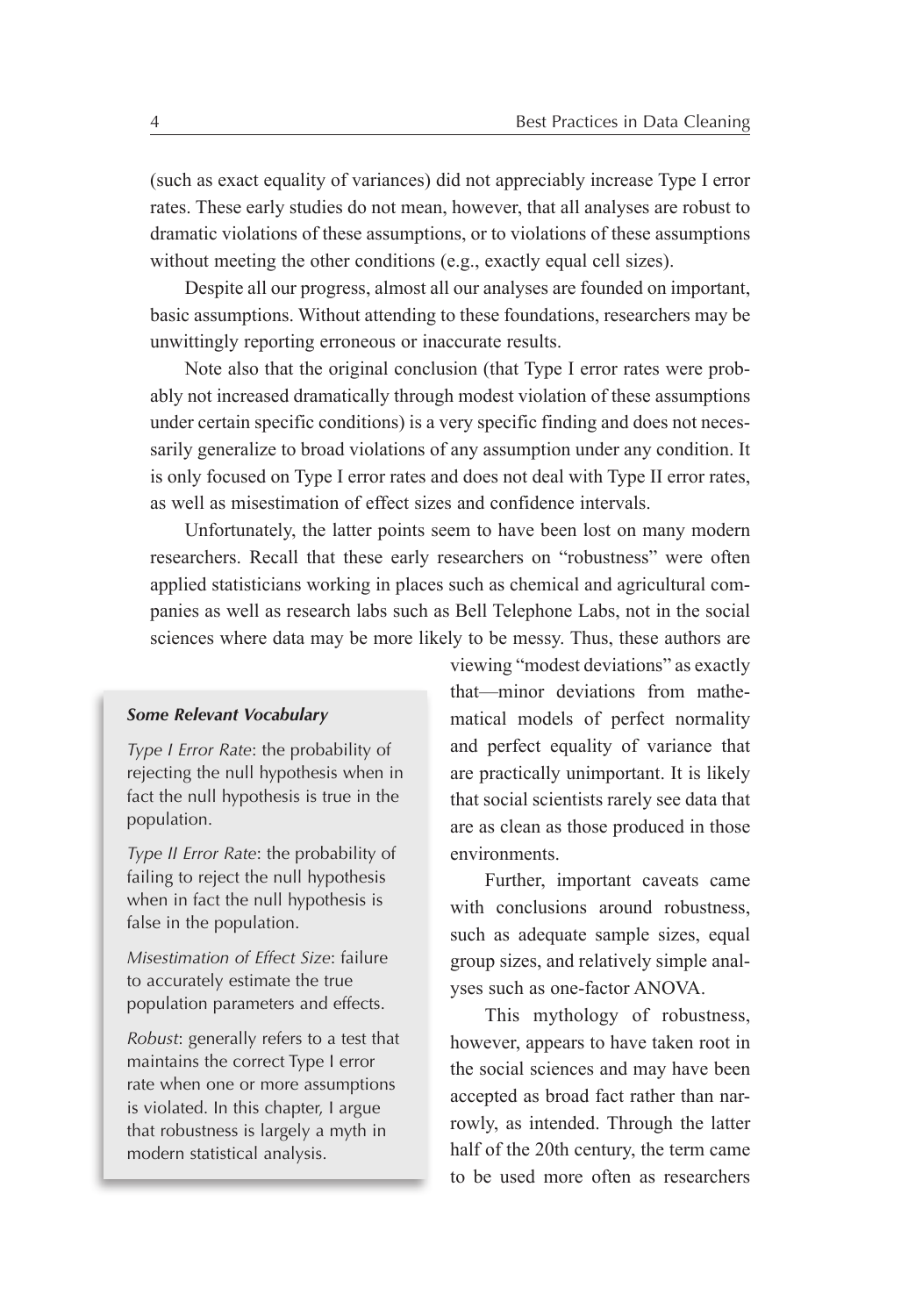published narrowly focused studies that appeared to reinforce the mythology of robustness, perhaps inadvertently indicating that robustness was the rule rather than the exception.

In one example of this type of research, studies reported that simple statistical procedures such as the Pearson product-moment correlation and the one-way ANOVA (e.g., Feir-Walsh & Toothaker, 1974; Havlicek & Peterson, 1977) were robust to even "substantial violations" of assumptions.<sup>1</sup> It is perhaps not surprising that robustness appears to have become unquestioned canon among quantitative social scientists, despite the caveats to these latter assertions, and the important point that these assertions of robustness usually relate only to Type I error rates, yet other aspects of analyses (such as Type II error rates or the accuracy of the estimates of effects) might still be strongly influenced by violation of assumptions.

However, the finding that simple correlations might be robust to certain violations is not to say that similar but more complex procedures (e.g., multiple regression) are equally robust to these same violations. Similarly, should one-way ANOVA be robust to violations of assumptions, $2$  it is not clear that similar but more complex procedures (e.g., factorial ANOVA or analysis of covariance— ANCOVA) would be equally robust to these violations. Yet as social scientists adopted increasingly complex procedures, there is no indication that the issue of data cleaning and testing of assumptions was revisited by the broad scientific community. Recent surveys of quantitative research in the social sciences affirms that a relatively low percentage of authors in recent years report basic information such as having checked for extreme scores or normality of the data, or having tested assumptions of the statistical procedures being used (Keselman, et al., 1998; Osborne, 2008b; Osborne, Kocher, & Tillman, 2011). It seems, then, that this mythology of robustness has led a substantial percentage of social science researchers to believe it unnecessary to check the goodness of their data and the assumptions that their tests are based on (or to report having done so).

With this book, I aim to change that. I will show how to perform these basic procedures effectively, and perhaps more importantly, show you why it is important to engage in these mundane activities.

#### **ARE THINGS REALLY THAT BAD?**

Recent surveys of top research journals in the social sciences confirm that authors (as well as reviewers and editors) are disconcertingly casual about data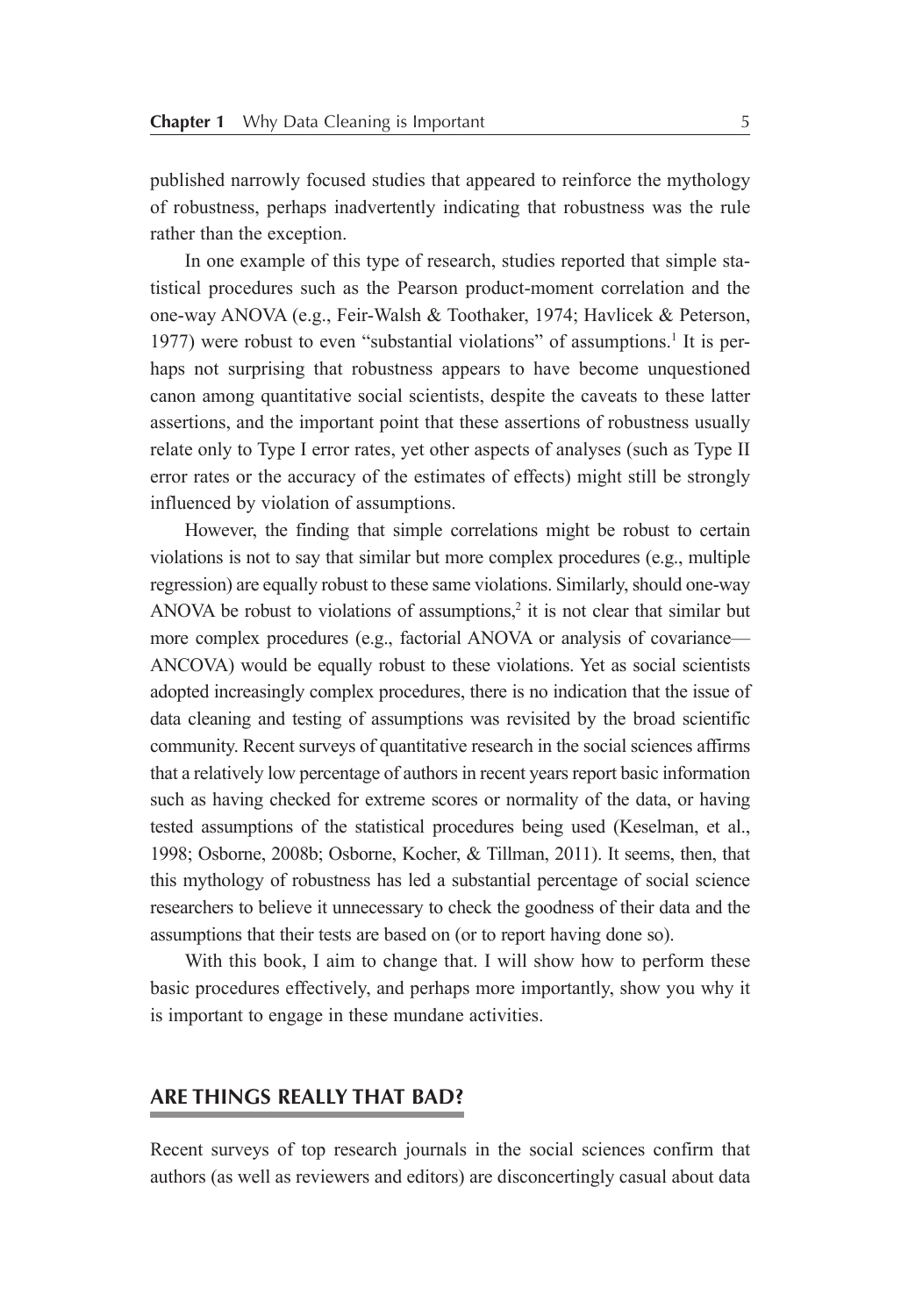cleaning and reporting of tests of assumptions. One prominent review of education and psychology research by Keselman and colleagues (1998) provided a thorough review of empirical social science during the 1990s. The authors reviewed studies from 17 prominent journals spanning different areas of education and psychology, focusing on empirical articles with ANOVA-type designs.

In looking at 61 studies utilizing univariate ANOVA between-subjects designs, the authors found that only 11.48% of authors reported anything related to assessing normality, almost uniformly assessing normality through descriptive rather than inferential methods.<sup>3</sup> Further, only 8.20% reported assessing homogeneity of variance, and only 4.92% assessed both distributional assumptions and homogeneity of variance. While some earlier studies asserted ANOVA to be robust to violations of these assumptions (Feir-Walsh & Toothaker, 1974), more recent work contradicts this long-held belief, particularly where designs extend beyond simple one-way ANOVA and where cell sizes are unbalanced, which seems fairly common in modern ANOVA analyses within the social sciences (Lix, Keselman, & Keselman, 1996; Wilcox, 1987).

In examining articles reporting multivariate analyses, Keselman and colleagues (1998) describe a more dire situation. None of the 79 studies utilizing multivariate ANOVA procedures reported examining relevant assumptions of variance homogeneity, and in only 6.33% of the articles was there any evidence of examining of distributional assumptions (such as normality).

Similarly, in their examination of 226 articles that used some type of repeated-measures analysis, only 15.50% made reference to some aspect of assumptions, but none appeared to report assessing sphericity, an important assumption in these designs that when violated can lead to substantial inflation of error rates and misestimation of effects (Maxwell & Delaney, 1990, p. 474).

Finally, their assessment of articles utilizing covariance designs  $(N = 45)$ was equally disappointing—75.56% of the studies reviewed made no mention of any assumptions or sample distributions, and most (82.22%) failed to report any information about the assumption of homogeneity of regression slope, an assumption critical to the validity of ANCOVA designs.

Another survey of articles published in 1998 and 1999 volumes of wellrespected educational psychology journals (Osborne, 2008b) showed that indicators of high-quality data cleaning in those articles were sorely lacking. Specifically, authors in these top educational psychology journals almost never reported testing any assumptions of the analyses used (only 8.30%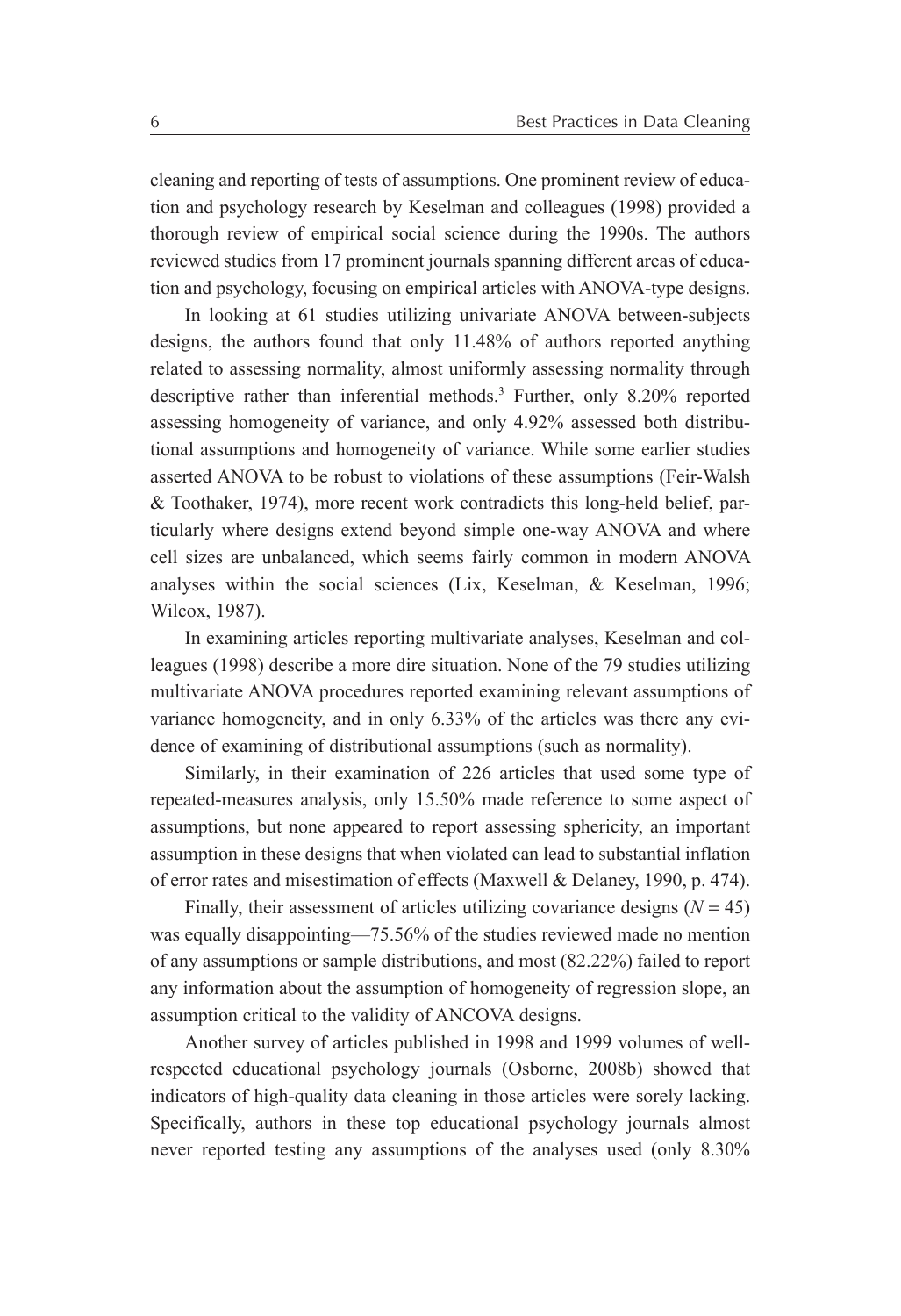reported having tested any assumption). Only 26.0% reported reliability of data being analyzed, and none reported any significant data cleaning (e.g., examination of data for outliers, normality, analysis of missing data, random responding).

Finally, a recent survey of recent articles published in prominent American Psychological Association (APA) journals' 2009 volumes (Osborne, et al., 2011) found improved, but uninspiring results (see Figure 1.1). For example, the percentage of authors reporting data cleaning ranged from 22% to 38% across journals. This represents a marked improvement from previous surveys, but still leaves a majority of authors failing to report any type of data cleaning or testing of assumptions, a troubling state of affairs.

Similarly, between 16% and 18% reported examining data for extreme scores (outliers), 10% and 32% reported checking for distributional assumptions (i.e., normality), and 32% and 45% reported dealing with missing data in



**Figure 1.1** Percentage of Papers Reporting Having Checked for Each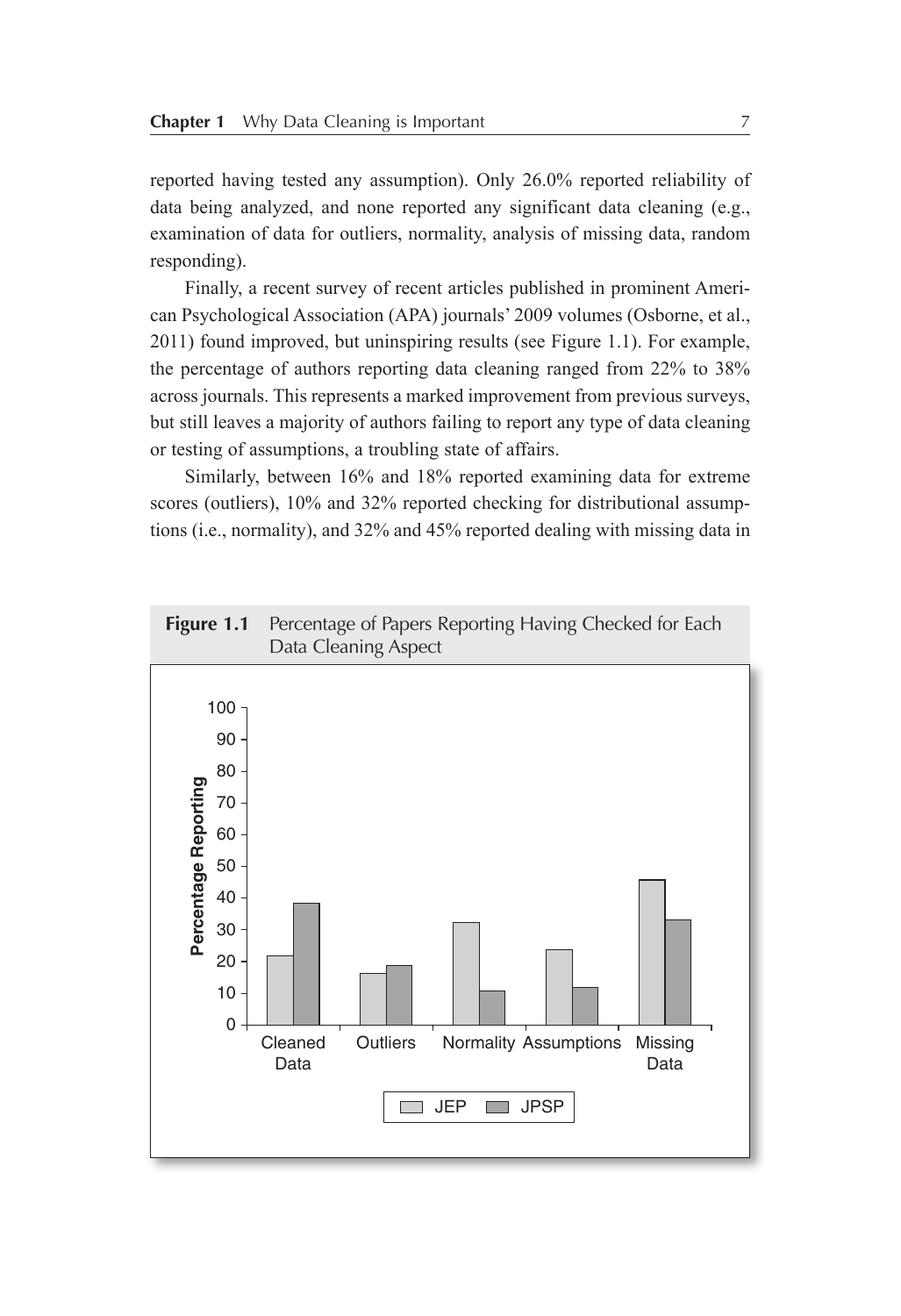some way. Clearly, even in the 21st century, the majority of authors in highly respected scholarly journals fail to report information about these basic issues of quantitative methods.

## **WHY CARE ABOUT TESTING ASSUMPTIONS AND CLEANING DATA?**

Contrary to earlier studies, it is not clear that most statistical tests are robust to most violations of assumptions, at least not in the way many researchers seem to think. For example, research such as that by Havlicek and Peterson (1977) shows one-factor ANOVA to be more robust to violations of distributional assumptions than violations of the assumption of homogeneity of variance, but primarily when cell sizes are equal. One-way ANOVA appears to be less robust to violations of distributional assumptions when cell sizes are unequal, or to violations of variance homogeneity under equal or unequal cell sizes (e.g., Lix, et al., 1996; Wilcox, 1987). Yet this information about the robustness of simple one-way ANOVA, a relatively rare procedure in modern times, does little to inform us as to the relative robustness of more complex ANOVA-type analyses. In fact, recent arguments by research ethicists such as Vardeman and Morris (2003) state that statistical assumptions must be routinely assessed in order to ensure the validity of the results, and researchers such as Rand Wilcox (e.g., 2003, 2008) have made contributions by providing strong alternatives to traditional procedures for use when typical parametric assumptions fail the researcher.

One of the primary goals of this book is to convince researchers that, despite a seemingly ingrained mythology of robustness, it is in the best interests of everyone concerned to screen and clean data and test assumptions. While robustness research often focuses on Type I error rates (which are important), cleaning data and attending to assumptions also can have important beneficial effects on power, effect size, and accuracy of population estimates (and hence, replicability of results), as well as minimizing the probability of Type II error rates.

### **HOW CAN THIS STATE OF AFFAIRS BE TRUE?**

So how is it that we have come to this place in the social sciences? In the beginning of the 20th century, researchers explicitly discussed the importance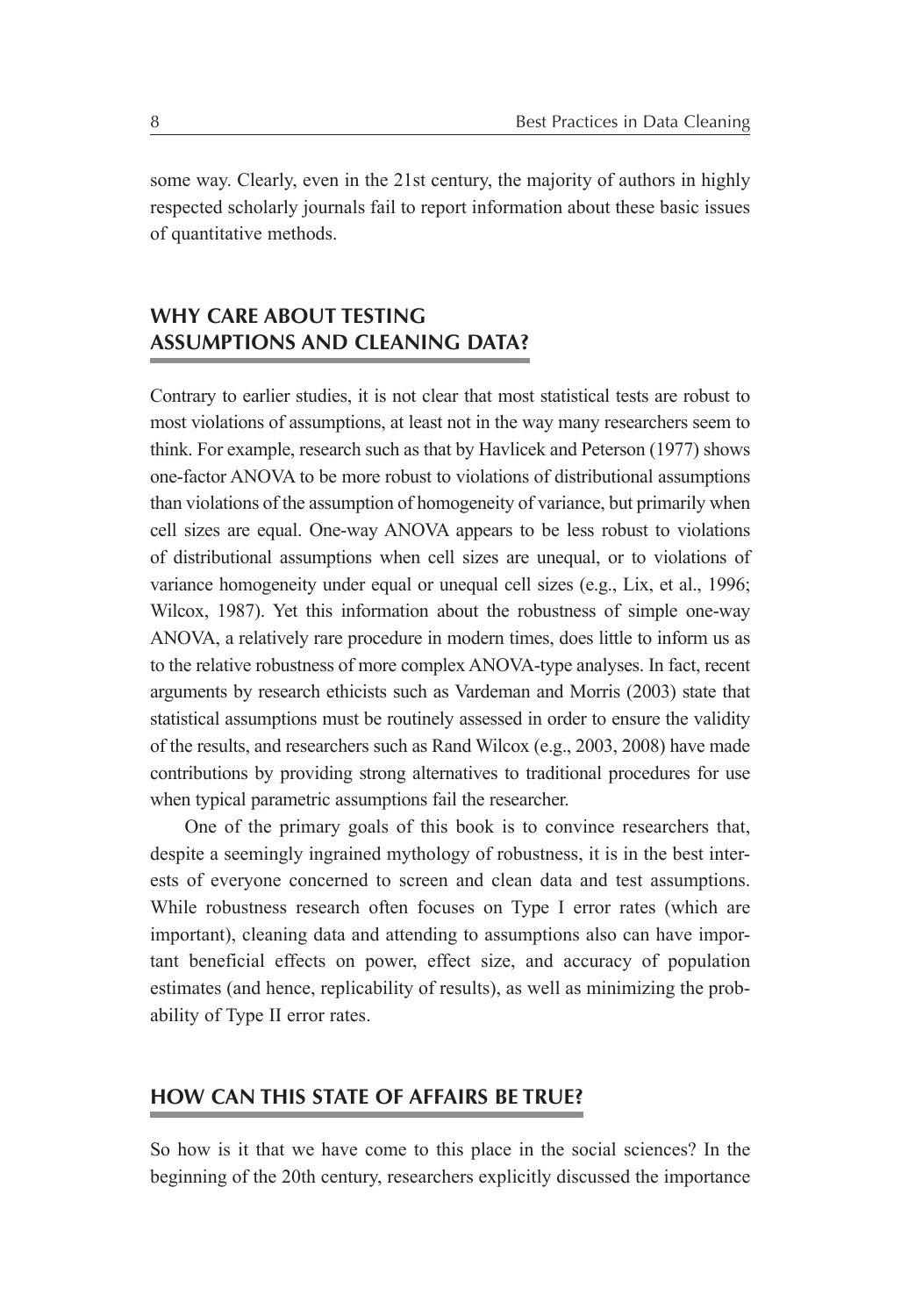of testing assumptions. Yet contemporary researchers publishing in prominent empirical journals seem not to pay attention to these issues. Is it possible that authors, editors, reviewers, and readers are unaware of the importance of data screening and cleaning? Perhaps. It is true that most modern statistical textbooks seem to provide little concrete guidance in data cleaning and testing of assumptions, and it is also true that many modern statistical packages do not always provide these tests automatically (or provide guidance on how to interpret them). I have taught graduate statistics classes for many years now, and having surveyed many textbooks, I am troubled at how few seem to motivate students (and researchers) to focus on these issues. Even when texts do discuss these issues, it is often abstractly and briefly, giving the reader little concrete guidance on how to perform these tests and how to think about the results of the tests of assumptions. It is possible that many students complete their doctoral training in the social sciences without focusing on these seemingly mundane issues.

It also is possible that some portion of researchers are faithfully testing assumptions and not reporting having done so. I would encourage all researchers to both *perform and report the results of* data cleaning and testing assumptions, even if no action is necessary. It gives the reader confidence in the results.

Data cleaning and testing of assumptions remain as relevant and important today as a century ago, and perhaps even more so. Data cleaning is critical to the validity of quantitative methods. Not only can problematic data points lead to violation of other assumptions (e.g., normality, variance homogeneity) but can lead to misestimation of parameters and effects without causing severe violation of assumptions. For example, in Chapter 7 I demonstrate that effectively dealing with extreme scores can improve the accuracy of population parameter estimates, decrease Type I and Type II errors, and enhance effect sizes and power.

There is good evidence that two of the most basic assumptions in many statistical procedures (that data come from populations that conform to the normal density function with homogenous variances) appear rarely met in practice (Micceri, 1989). This raises important concerns about the validity of conclusions based on these assumptions in the absence of overt information about whether they are met. Further, I will demonstrate how paying attention to basic issues such as distributional assumptions may protect researchers from errors of inference, as well as lead to strengthened effect sizes (and hence, power and significance levels). These are not only relevant to parametric statistical procedures, coincidentally. Meeting these distributional assumptions also can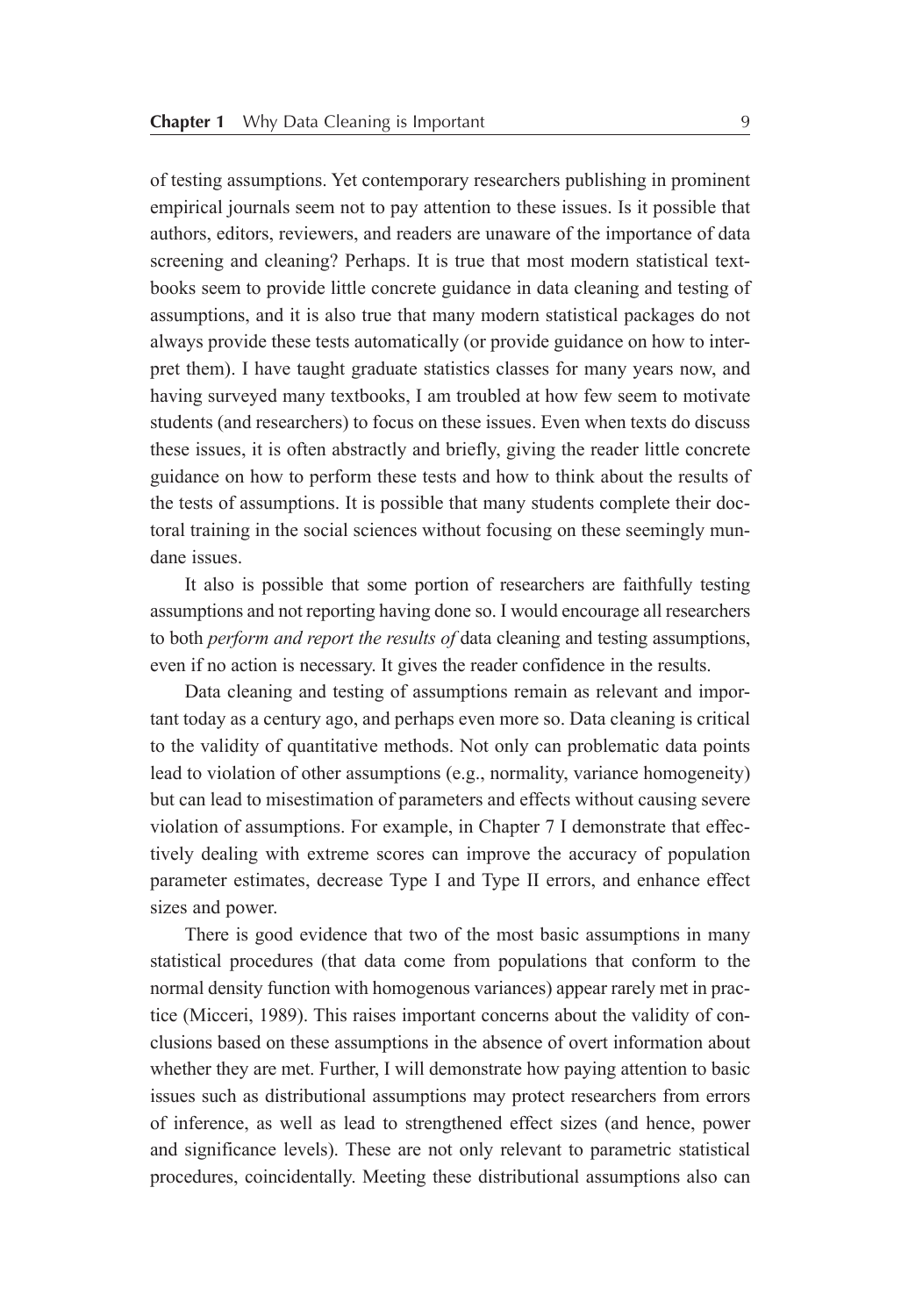positively influence the results of nonparametric analyses (e.g., Zimmerman, 1994, 1995, 1998).

Additionally, I will review issues such as the importance of dealing with missing data effectively, response sets and how they can bias your results, the basic mechanics of identifying and dealing with extreme or influential scores, performing data transformations, issues around data cleaning when the data consist of repeated measures, and using data sets that involve complex sampling. In each chapter, my goal is to use empirical evidence and theory to guide the quantitative researcher toward best practices in applied quantitative methods.

#### **THE BEST PRACTICES ORIENTATION OF THIS BOOK**

It is my belief that quantitative researchers should be able to defend their practices as being the best available, much like medical doctors are encouraged to use the best practices available. In this spirit, I attempt to empirically demonstrate each major point in this book. For example, many authors have argued that removal of outliers (or influential scores) does harm to the data and the results, while others have argued that failure to do so damages the replicability of the results.<sup>4</sup> In my mind, it is less interesting to debate the philosophical aspects than to examine the evidence supporting each side. We, as quantitative researchers, should be able to definitively test which perspective is right and find evidence supporting a course of action. In the chapter on extreme scores (Chapter 7), I attempt to assemble a compelling empirical argument showing that it is a best practice to examine your data for influential data points, and to thoughtfully consider the benefits and costs of different courses of action. Similarly, there has been debate about whether it is appropriate to transform data to improve normality and homogeneity of variance. Again, I think that is something we can test empirically, and thus in Chapter 8 I attempt to persuade the reader through evidence that there are good reasons for considering data transformations. Further, in that chapter I present evidence that there are ways to perform transformations that will improve the outcomes.

Thus, the spirit of the book is evidence based. If I cannot demonstrate the benefit or importance of doing something a particular way, I will not recommend it as a best practice. Further, if I cannot clearly show you how to incorporate a practice into your statistical routine, I will not recommend it as a best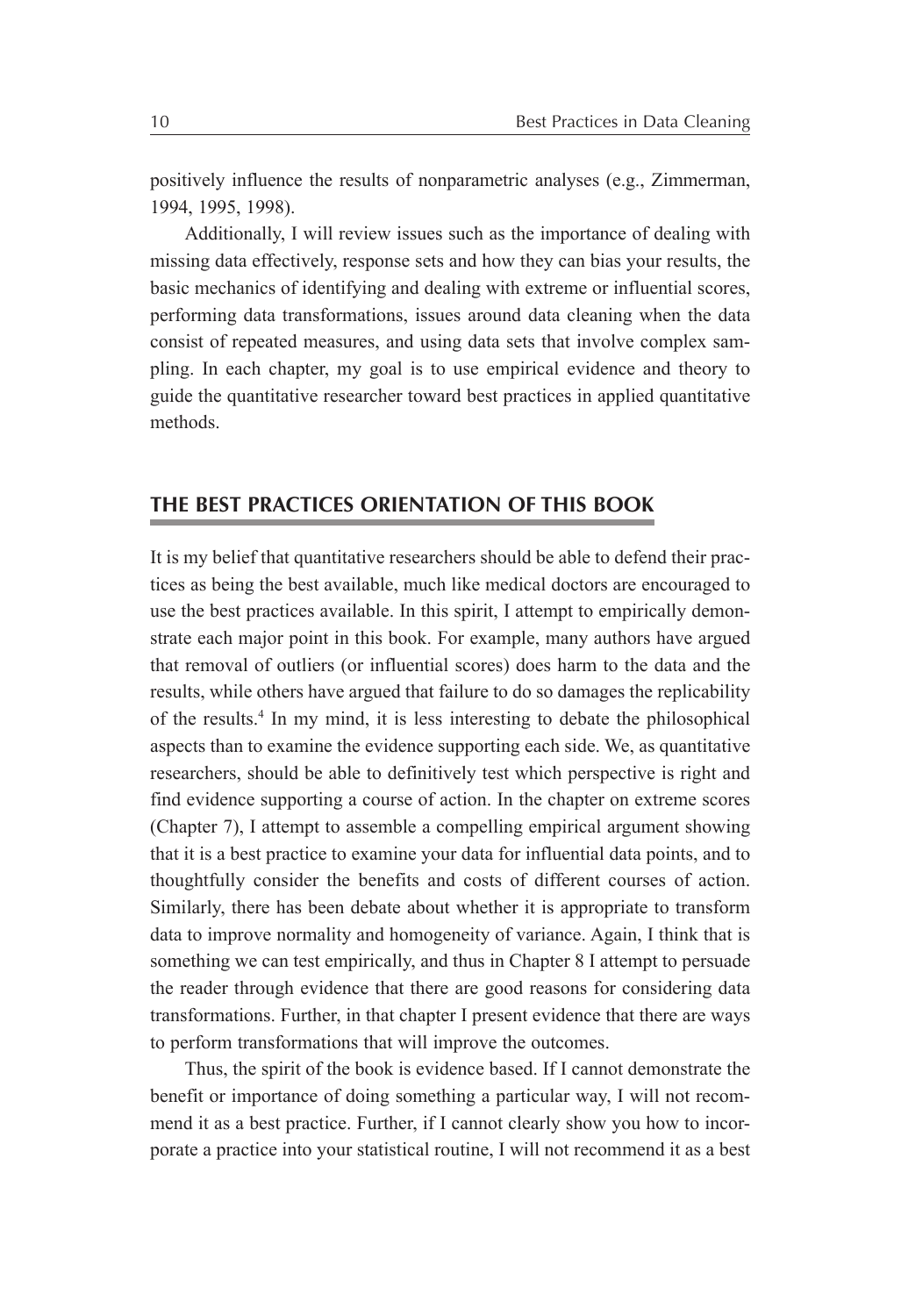practice. In other words, I propose that we as a field move toward a "survival of the fittest" mentality in our statistical practices. If we can show that, under certain circumstances, one practice is better than another, we should adopt it as a best practice, and shun others as less effective, at least in those situations where we have demonstrated a clear advantage of one technique over another.

As we move toward increasing specialization in the sciences, I believe it is unrealistic for scholars to remain current and expert in all areas. Thus, we need a cadre of statistical scholars who push the envelopes of innovation, who blaze the trail practitioners use, but we can no longer expect all researchers to be scholars of statistical methods. We must create clear, practitioner-oriented guidelines that help researchers get the best outcomes possible without assuming they are masters of matrix algebra and statistical theory. In this vein, my goal in each chapter is to make procedures explicit so that practitioners can successfully apply them. I encourage my colleagues to do the same. Just as practicing nurses and doctors need explicit, research-based guidelines on implementing best practices, practicing researchers need clear guidance in order to do the greatest good.

#### **DATA CLEANING IS A SIMPLE PROCESS; HOWEVER . . .**

In conceptualizing this book, I intended to produce a simple series of procedures that researchers could follow. Yet the more deeply I delved into this world, the more I realized that this is often not a simple, linear process. There is an art to data cleaning and statistical analysis that involves application of years of wisdom and experience. Not all readers at this time have extensive wisdom and experience with quantitative data analysis. Thus, the best you can do is to use your best professional judgment at all times. Every data set presents unique opportunities and challenges, and statistical analysis cannot be reduced to a simple formulaic approach. To do so ignores the complexities of the processes we deal with in the research enterprise and opens the researcher to miscarriages of scientific justice. This book is a beginning, not an end, to your exploration of these concepts. I cannot anticipate every eventuality, so all researchers must take the advice contained within as a set of guidelines that (I hope) generally work in most cases, but may not be appropriate in your particular case. This is where the art of data analysis meets the science of statistics. Intimate familiarity with your own data, experience, and solid training in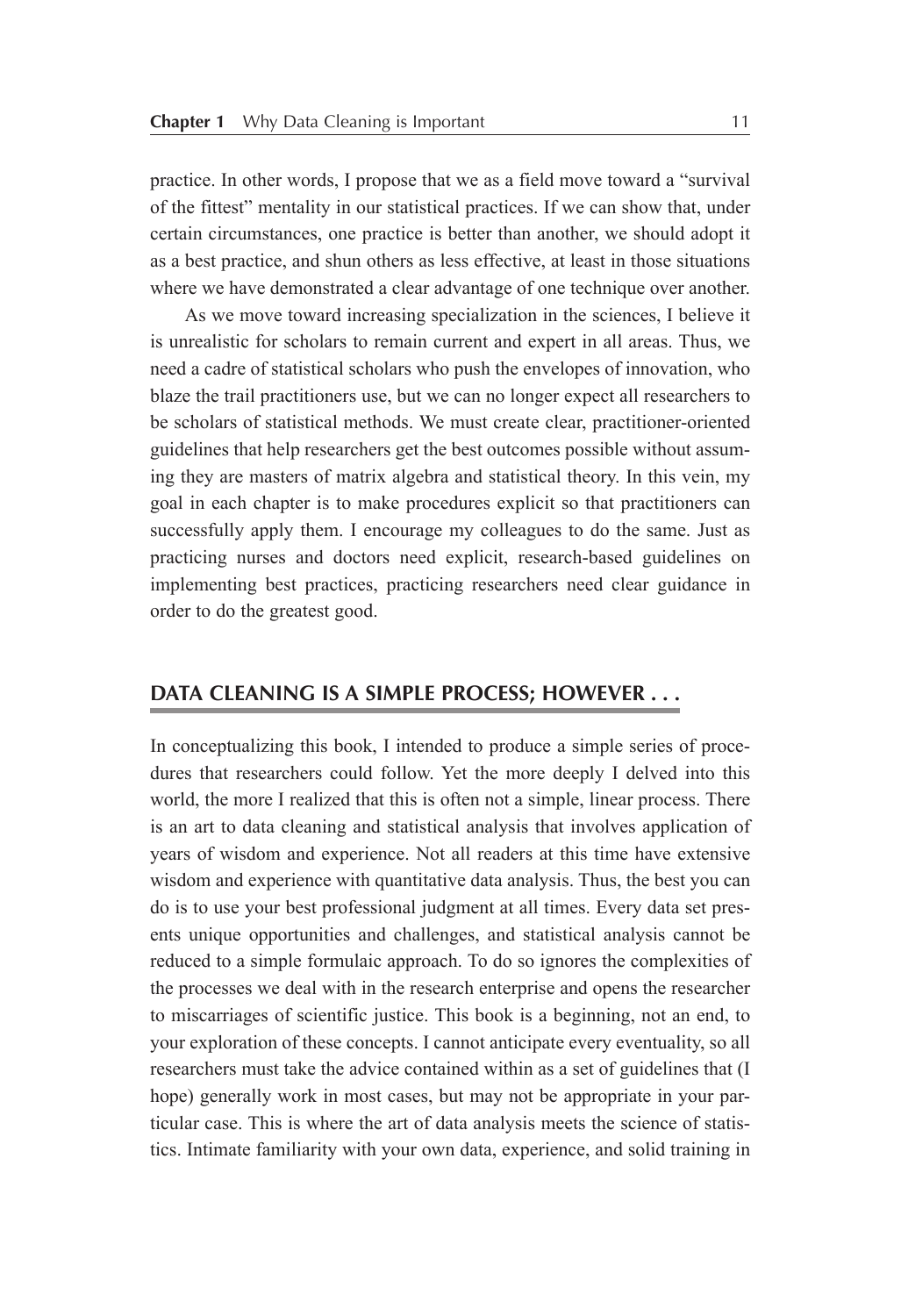best practices will prepare you to be optimally successful in most cases, but only you can determine when it is appropriate to deviate from recommended best practices. The only thing I would suggest is that whatever decisions you make in a particular analysis, you should be able to justify your course of action to a disinterested party (e.g., a qualified peer reviewer or dissertation committee member).

#### **ONE PATH TO SOLVING THE PROBLEM**

As my students (Brady Kocher and David Tillman) and I explored the mysteries surrounding statistical practice this past year, it has become increasingly clear that the peer review and publishing process itself can be part of the solution to the issue of data cleaning.

It may be the case that some portion of researchers publishing in the journals we examined did faithfully screen and clean their data and faithfully ensure that important assumptions were met prior to submitting the research for peer review. Perhaps these aspects of data analysis are viewed as too mundane or unimportant to report. Alternatively, some portion of researchers may be aware of the tradition of screening and cleaning data but for some reason may be under the impression that when using modern statistical methods and modern statistical software it is unnecessary to screen and clean data. In a perfect world, editors and peer reviewers would serve as a methodological safety net, ensuring that these important issues are paid attention to.<sup>5</sup>

Regrettably, the usual peer-review process implemented by most scholarly journals seems ill-prepared to remedy this situation. Elazar Pedhazur, in Chapter 1 of *Multiple Regression in Behavioral Research* (Pedhazur, 1997), is even stronger in indicting current research quality in the social sciences, and the failure of the peer review process:

Many errors I draw attention to are so elementary as to require little or no expertise to detect. . . . Failure by editors and referees to detect such errors makes one wonder whether they even read the manuscripts. (p. 10).

Unfortunately, Pedhazur is not the only prominent scholar to question the quality of the traditional peer-review process (see also Kassirer & Campion, 1994; Mahoney, 1977; Peters & Ceci, 1982; Weller, 2001). Reviews of the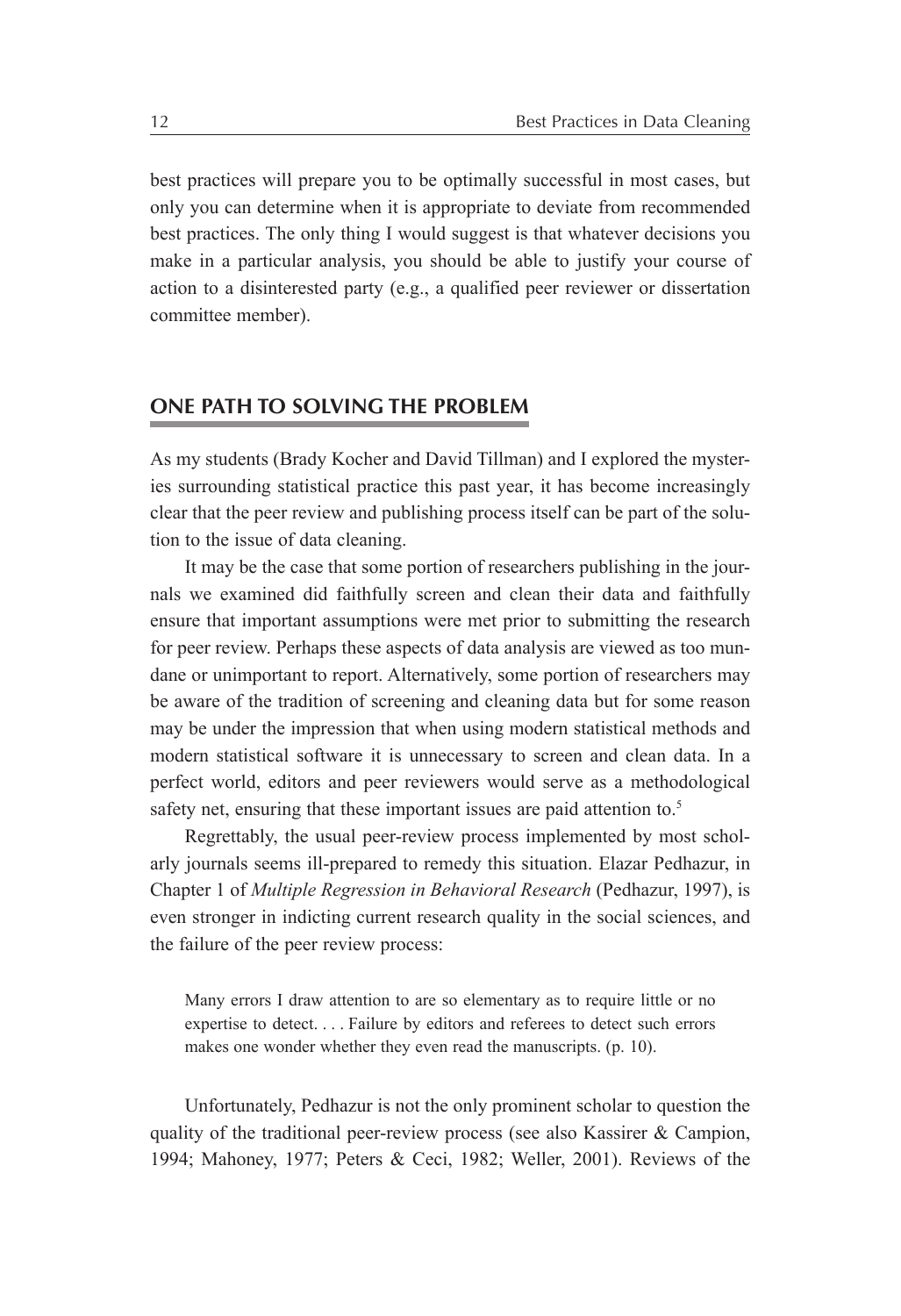literature (e.g., Hall, Ward, & Comer, 1988) going back decades find that a disturbingly large portion of published educational research appears to contain serious methodological flaws. Many of these errors are unnecessary and largely the result of poor methodological training (e.g., Thompson, 1999).

Yet as problematic as peer review might be, in at least one specific instance it appears that the system may have worked as a powerful agent of positive change in statistical practice. In 1999 the APA released guidelines for statistical methods in psychology journals (Wilkinson & Task Force on Statistical Inference, 1999) that specified that effect sizes should be routinely reported. In response, many journals now include effect size reporting in their author guidelines and review criteria, and as a result, we have seen a substantial increase in the reporting of effect size, at least partly because journal gatekeepers were mandating it. In the same spirit, it would be simple for professional organizations such as the APA to mandate authors report on data screening, cleaning, and testing of assumptions.

Until that day, I hope this book encourages you, the reader, to change your practice to incorporate these easily-to-use techniques that can have unexpected payoffs. This book continues the spirit of best practices begun in my first edited volume (Osborne, 2008a) by presenting researchers with clear, easily implemented suggestions that are research based and will motivate change in practice by empirically demonstrating, for each topic, the benefits of following best practices and the potential consequences of *not* following these guidelines.

#### **FOR FURTHER ENRICHMENT**

- 1. Review the author instructions for journals generally considered to be top tier or most respected in your field. See if any of them explicitly instruct authors to report testing assumptions, data cleaning, or any of the other issues we raise.
- 2. On our book's website (http://best-practices-online.com/), I provide links to author instructions from journals in various fields. Which journals or fields have the most explicit author instructions? Which have the least explicit instructions? Can you see any differences in the articles contained in journals that have more explicit directions for authors?
- 3. Review a recent study of yours (or your advisor) where statistical assumptions were not tested and where the data are still available (we all have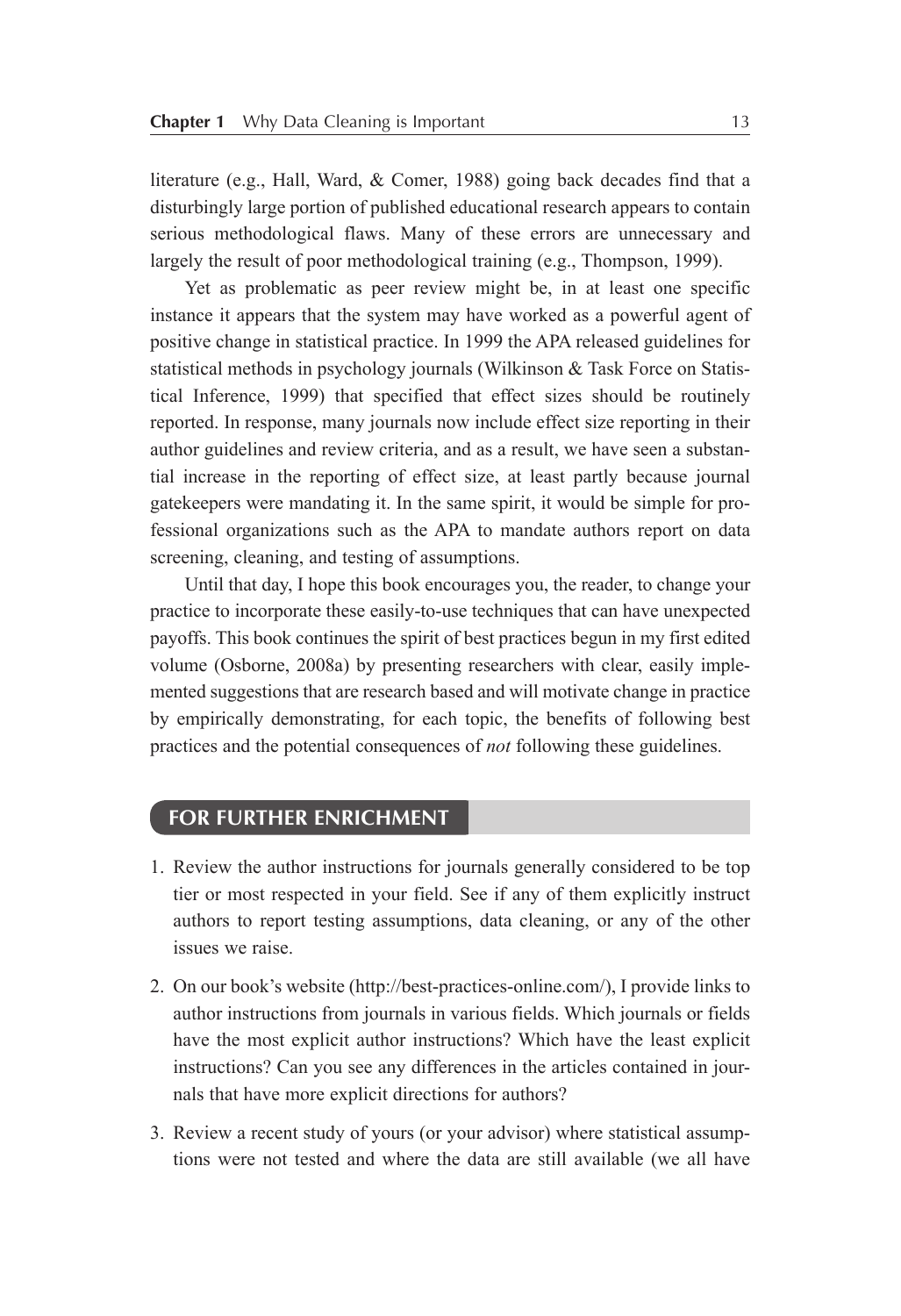them, and I am as guilty as everyone else). As you work through this book, apply the various data cleaning techniques and test all assumptions for all statistical tests used in the study. Perhaps all the assumptions are met and your results now have even more validity than you imagined. Congratulations! Perhaps after cleaning the data and testing assumptions, your results are changed. Sometimes that can be a positive outcome, or sometimes that can be disappointing.

4. If you have an interesting example of results and conclusions that changed after revisiting a data set and testing assumptions, I would love to hear from you at jasonwosborne@gmail.com. Send me a summary of what you found, and how things changed.

#### **NOTES**

1. Yet again, it is important to point out that these studies are often focused narrowly on probability of Type I error rather than accuracy of parameter estimates or effect sizes. These latter aspects of analyses are often as important in modern research as the probability of making a Type I error.

2. To be clear, it is debatable as to whether these relatively simple procedures are as robust as previously asserted.

3. For more information on best practices in assessing normality, see Chapter 5.

4. These arguments are covered in greater depth in Chapter 7, and therefore are not reproduced here.

5. I must thank one of my doctoral committee members from years ago, Scott Meier, who gently reminded me to make sure I had done due diligence in cleaning my data and paying attention to extreme scores. Dr. Meier's gentle reminder salvaged what was turning out to be rather dismal results, allowing me to identify a very small number of inappropriately influential scores that were substantially biasing my results. Removal of these few scores led to strong support for my original hypotheses, as well as a two-decade-long appreciation of the power of "sweating the small stuff."

#### **REFERENCES**

Boneau, C. A. (1960). The effects of violations of assumptions underlying the t test. *Psychological Bulletin, 57*(1), 49-64. doi: 10.1037/h0041412

Box, G. (1953). Non-normality and tests on variances. *Biometrika, 40*(3–4), 318–335.

Feir-Walsh, B., & Toothaker, L. (1974). An empirical comparison of the ANOVA F-test, normal scores test and Kruskal-Wallis test under violation of assumptions. *Educational and Psychological Measurement, 34*(4), 789–799.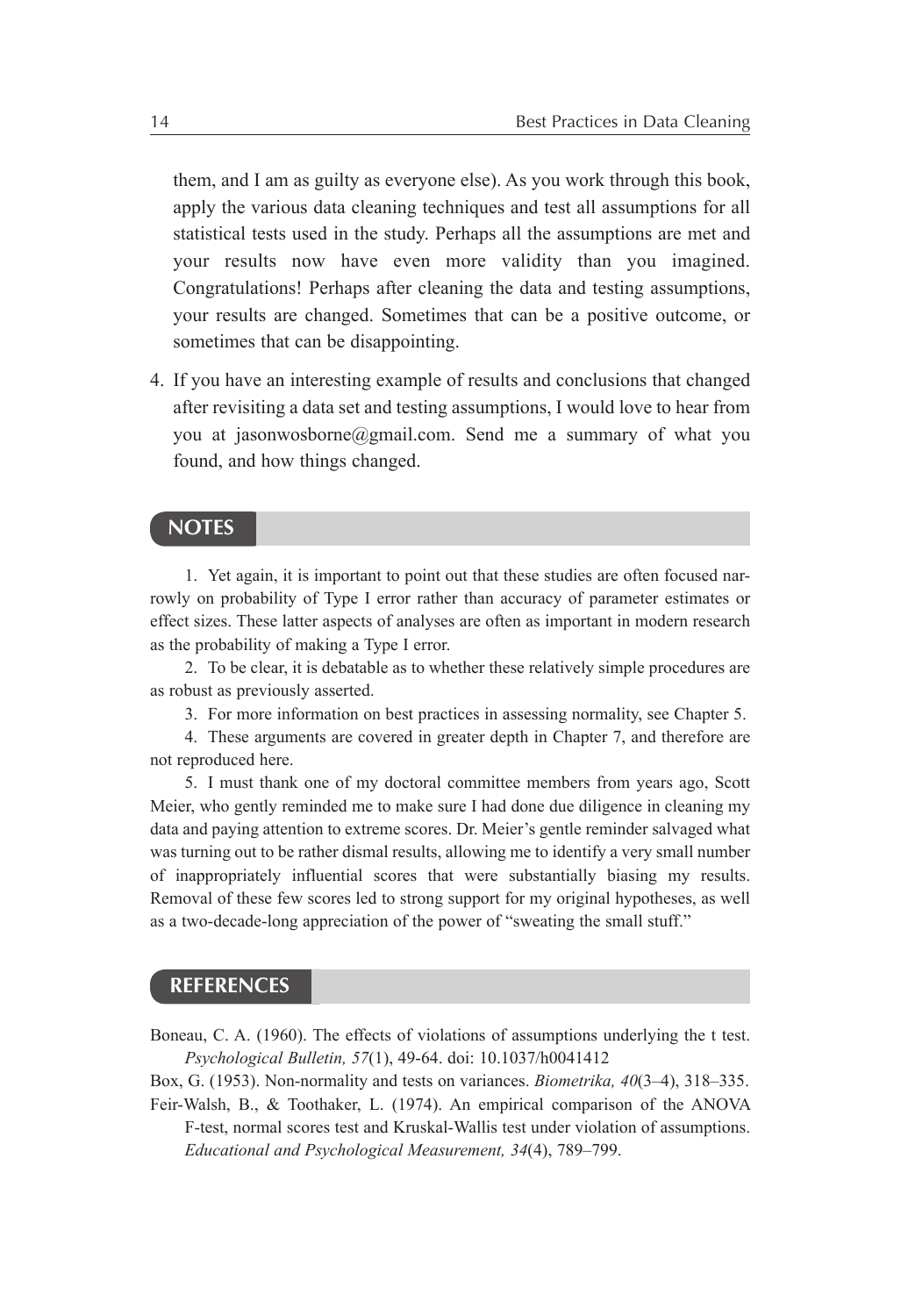- Hall, B. W., Ward, A. W., & Comer, C. B. (1988). Published educational research: An empirical study of its quality. *The Journal of Educational Research, 81*(3), 182–189.
- Havlicek, L. L., & Peterson, N. L. (1977). Effect of the violation of assumptions upon significance levels of the Pearson r. *Psychological Bulletin, 84*(2), 373–377. doi: 10.1037/0033-2909.84.2.373
- Kassirer, J., & Campion, E. (1994). Peer review: Crude and understudied, but indispensable. *JAMA, 272*(2), 96–97.
- Keselman, H. J., Huberty, C. J., Lix, L. M., Olejnik, S., Cribbie, R. A., Donahue, B., Levin, J. R. (1998). Statistical practices of educational researchers: An analysis of their ANOVA, MANOVA, and ANCOVA analyses. *Review of Educational Research, 68*(3), 350–386.
- Lix, L., Keselman, J., & Keselman, H. (1996). Consequences of assumption violations revisited: A quantitative review of alternatives to the one-way analysis of variance F test. *Review of Educational Research, 66*(4), 579–619.
- Mahoney, M. (1977). Publication prejudices: An experimental study of confirmatory bias in the peer review system. *Cognitive Therapy and Research, 1*(2), 161–175.
- Maxwell, S., & Delaney, H. (1990). Designing experiments and analyzing data: A model comparison perspective. Pacific Grove, CA: Brooks/Cole.
- Micceri, T. (1989). The unicorn, the normal curve, and other improbable creatures. *Psychological Bulletin, 105*(1), 156–166. doi: 10.1037/0033-2909.105.1.156
- Osborne, J. W. (2008a). *Best practices in quantitative methods*. Thousand Oaks, CA: Sage.
- Osborne, J. W. (2008b). Sweating the small stuff in educational psychology: How effect size and power reporting failed to change from 1969 to 1999, and what that means for the future of changing practices. *Educational Psychology, 28*(2), 1–10.
- Osborne, J. W., Kocher, B., & Tillman, D. (2011). *Sweating the small stuff: Do authors in APA journals clean data or test assumptions (and should anyone care if they do)?* Unpublished Manuscript, North Carolina State University.
- Pearson, E. (1931). The analysis of variance in cases of non-normal variation. *Biometrika, 23*(1–2), 114–133.
- Pearson, K. (1901). Mathematical contribution to the theory of evolution. VII: On the correlation of characters not quantitatively measurable. *Philosophical Transactions of the Royal Society of London, A 195*, 1–47.
- Pedhazur, E. J. (1997). *Multiple regression in behavioral research: Explanation and prediction* (3rd. ed.). Fort Worth, TX: Harcourt Brace College.
- Peters, D., & Ceci, S. (1982). Peer-review practices of psychological journals: The fate of published articles, submitted again. *Behavioral and Brain Sciences, 5*(2), 187–195.
- Rutstein, D. D. (1969). The ethical design of human experiments. *Daedalus, 98*(2), 523–541.
- Student. (1908). The probable error of a mean. *Biometrika, 6*(1), 1–25.
- Thompson, B. (1999). Five methodology errors in educational research: The pantheon of statistical significance and other faux pas. In B. Thompson (Ed.), *Advances in social science methodology* (pp. 23–86). Stamford, CT: JAI Press.